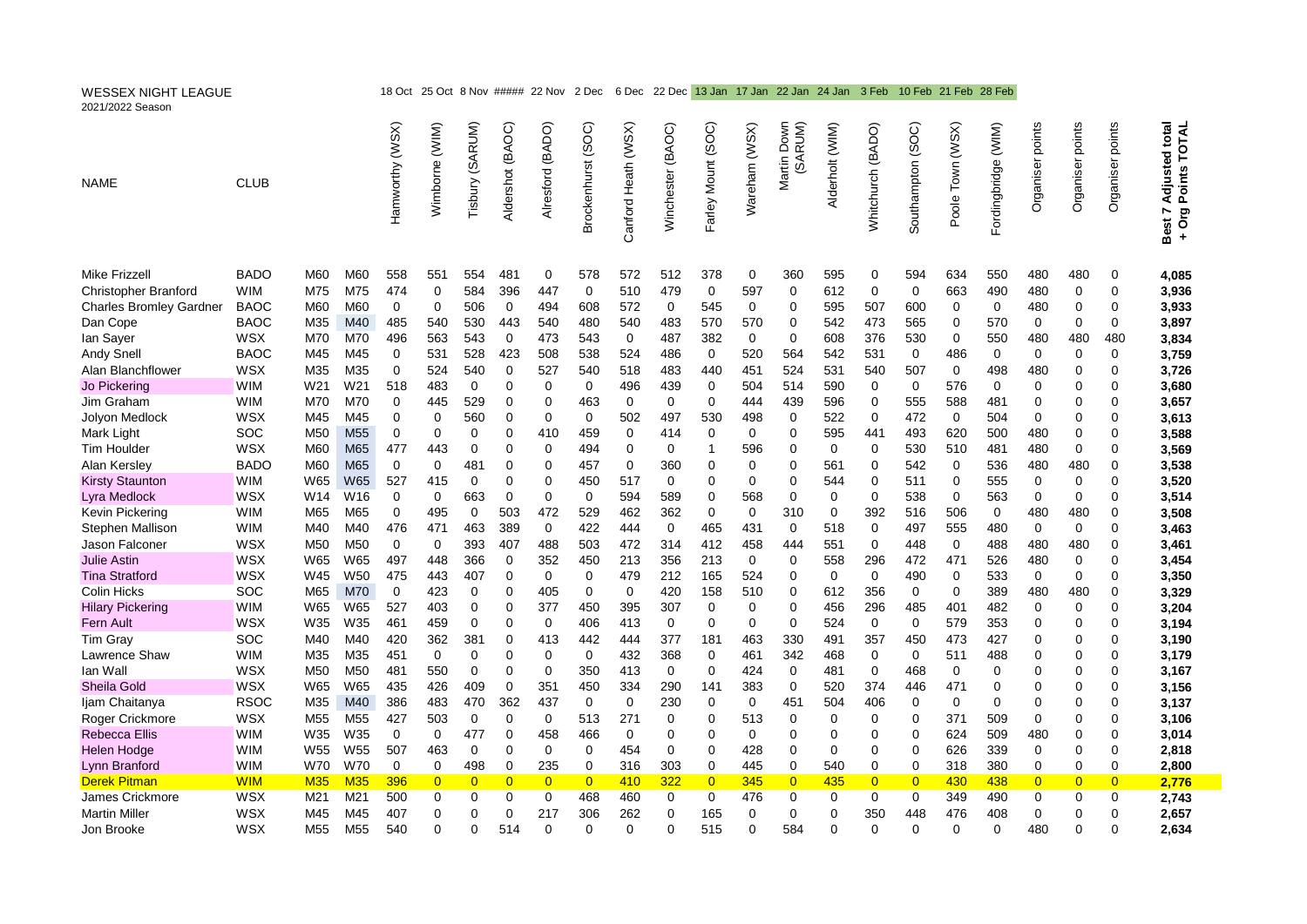| Hugh Holmes               | <b>SARUM</b> | M21             | M21             | 0              | 0              | 468         | $\Omega$       | 0           | $\Omega$       | 0              | 0              | 372            | 0              | 396            | 475            | 415            | $\Omega$       | 0              | 442            | 0              | 0              | $\Omega$       | 2,569 |
|---------------------------|--------------|-----------------|-----------------|----------------|----------------|-------------|----------------|-------------|----------------|----------------|----------------|----------------|----------------|----------------|----------------|----------------|----------------|----------------|----------------|----------------|----------------|----------------|-------|
| <b>Bernie Fowler</b>      | <b>BAOC</b>  | M <sub>50</sub> | M50             | 301            | 367            | 426         | $\Omega$       | $\Omega$    | 0              | 0              | 414            | $\mathbf 0$    | 0              | $\mathbf 0$    | $\mathbf 0$    | $\Omega$       | $\mathbf 0$    | 0              | 443            | 480            | 0              | $\Omega$       | 2,431 |
| Liz Lockton               | WSX          | W60             | W60             | 406            | 0              | 0           | $\Omega$       | 0           | 0              | 235            | 203            | 230            | 398            | 0              | 0              | $\Omega$       | 459            | 295            | 322            | 0              | 0              | $\Omega$       | 2,344 |
| Michael Tsang             | WSX          | M21             | M21             | 0              | 0              | 0           | $\Omega$       | 0           | 0              | 340            | 0              | 0              | 330            | 0              | 383            | 0              | 336            | 450            | 394            | 0              | 0              | $\mathbf 0$    | 2,233 |
| Eamon Staunton            | <b>WIM</b>   | M65             | M65             | 222            | 196            | 113         | 0              | $\mathbf 0$ | 252            | 408            | $\mathbf 0$    | $\Omega$       | 0              | $\Omega$       | $\Omega$       | $\Omega$       | 399            | $\mathbf 0$    | 536            | $\Omega$       | 0              | $\Omega$       | 2,125 |
| Peter Suba                | WSX          | M45             | M45             | $\mathbf 0$    | $\mathbf 0$    | 518         | 448            | 490         | $\mathbf 0$    | 0              | $\mathbf 0$    | 0              | 0              | $\Omega$       | 0              | 0              | 541            | 0              | $\mathbf 0$    | $\Omega$       | $\Omega$       | $\Omega$       | 1,996 |
| Sarah Houlder             | WSX          | W60             | W60             | 0              | 0              | $\Omega$    | 0              | $\mathbf 0$ | 368            | 323            | $\mathbf 0$    | 206            | 0              | $\Omega$       | 0              | $\Omega$       | 355            | 273            | 410            | $\Omega$       | 0              | $\Omega$       | 1,935 |
| Nicholas Jarvis           | SO           | M21             | M21             | 0              | 0              | 0           | 500            | $\mathbf 0$ | 500            | $\mathbf 0$    | 383            | $\mathbf 0$    | $\Omega$       | $\Omega$       | 0              | $\Omega$       | 500            | $\mathbf 0$    | $\mathbf 0$    | $\Omega$       | 0              | $\Omega$       | 1,883 |
| Andrew Eydmann            | WSX          | M35             | M40             | 375            | 0              | 300         | 0              | 0           | $\mathbf 0$    | 0              | 0              | 0              | 0              | 0              | 485            | $\Omega$       | 0              | 283            | 373            | 0              | 0              | $\Omega$       | 1,815 |
| Alastair Moir             | SOC          | M65             | M65             | 0              | 0              | 0           | $\Omega$       | 0           | 529            | 0              | 405            | 253            | 0              | 0              | 0              | 0              | 539            | $\mathbf 0$    | 0              | 0              | 0              | $\mathbf 0$    | 1,726 |
| <b>Isla Reynolds</b>      | <b>WIM</b>   | W40             | W40             | 0              | 0              | 0           | $\mathbf 0$    | $\mathbf 0$ | 412            | 0              | $\mathbf 0$    | 0              | 445            | $\mathbf 0$    | 0              | $\mathbf 0$    | $\mathbf 0$    | 437            | 390            | $\mathbf 0$    | $\Omega$       | $\overline{0}$ | 1,685 |
| Rob Hick                  | WSX          | M60             | M60             | $\Omega$       | $\Omega$       | 0           | $\Omega$       | $\Omega$    | 0              | 0              | $\Omega$       | $\Omega$       | 0              | 580            | 0              | 463            | $\Omega$       | 0              | 513            | $\Omega$       | 0              | $\Omega$       | 1,555 |
| <b>Grace French</b>       | <b>WIM</b>   | W <sub>14</sub> | W16             | $\mathbf 0$    | $\mathbf 0$    | 513         | $\Omega$       | 480         | $\mathbf 0$    | 0              | $\mathbf 0$    | 0              | 0              | $\Omega$       | $\mathbf 0$    | $\mathbf 0$    | $\Omega$       | 0              | 500            | $\Omega$       | 0              | $\Omega$       | 1,493 |
| Louise Light              | SOC          | W <sub>55</sub> | W <sub>55</sub> | 0              | 0              | $\mathbf 0$ | $\Omega$       | 176         | 197            | 0              | 181            | 0              | 0              | $\mathbf 0$    | 308            | 168            | 171            | 187            | 191            | $\Omega$       | 0              | $\Omega$       | 1,412 |
| <b>Adrian Wise</b>        | <b>SN</b>    | M60             | M60             | 0              | 0              | 0           | 0              | 0           | 0              | 0              | 0              | 0              | 0              | 0              | 477            | 441            | 0              | 0              | 450            | 0              | 0              | 0              | 1,368 |
| <b>Charlotte Thornton</b> | <b>SARUM</b> | W75             | W75             | 0              | 0              | 0           | 343            | $\mathbf 0$ | 0              | 0              | $\mathbf 0$    | 0              | 0              | $\mathbf 0$    | 0              | 0              | $\mathbf 0$    | 0              | 0              | 480            | 480            | 0              | 1,304 |
| <b>Luke Thompson</b>      | <b>SARUM</b> | M <sub>21</sub> | M <sub>21</sub> | 194            | 288            | 389         | $\overline{0}$ | 380         | $\overline{0}$ | $\overline{0}$ | $\overline{0}$ | $\overline{0}$ | $\overline{0}$ | $\overline{0}$ | $\overline{0}$ | $\overline{0}$ | $\overline{0}$ | $\overline{0}$ | $\overline{0}$ | $\overline{0}$ | $\overline{0}$ | $\overline{0}$ | 1,251 |
| Debbie Ewing              | <b>WIM</b>   | <b>W40</b>      | <b>W40</b>      | $\overline{0}$ | $\overline{0}$ | 254         | $\overline{0}$ | 162         | $\overline{0}$ | $\overline{0}$ | $\overline{0}$ | $\overline{0}$ | $\overline{0}$ | $\overline{0}$ | $\overline{0}$ | $\overline{0}$ | $\overline{0}$ | $\overline{0}$ | 315            | 480            | $\overline{0}$ | $\overline{0}$ | 1,212 |
| John Harrison             | <b>BADO</b>  | M70             | M75             | $\mathbf 0$    | $\mathbf 0$    | $\mathbf 0$ | 368            | 390         | 0              | 0              | $\mathbf 0$    | $\mathbf 0$    | 0              | $\mathbf 0$    | 0              | 418            | 0              | 0              | 0              | 0              | 0              | $\mathbf 0$    | 1,176 |
| <b>Marc Ebanks</b>        | <b>SN</b>    | M <sub>50</sub> | M <sub>50</sub> | 0              | 0              | 0           | 370            | $\mathbf 0$ | 0              | 0              | 414            | 356            | 0              | $\Omega$       | 0              | $\Omega$       | $\Omega$       | 0              | $\Omega$       | 0              | 0              | $\Omega$       | 1,140 |
| Laura-Jane Evans          | <b>WIM</b>   | W45             | W45             | 0              | 383            | 0           | 0              | 0           | 0              | 319            | 0              | 0              | 0              | 0              | $\Omega$       | $\Omega$       | 0              | 423            | 0              | 0              | 0              | 0              | 1,125 |
| <b>Scott Elford</b>       | WSX          | M21             | M21             | 0              | 0              | 0           | 0              | 0           | 0              | 0              | $\mathbf 0$    | 140            | 0              | $\Omega$       | $\Omega$       | $\mathbf 0$    | 224            | 434            | 317            | 0              | 0              | $\mathbf 0$    | 1,115 |
| Gavin Clegg               | WSX          | M65             | M65             | 0              | $\mathbf 0$    | 0           | 418            | $\mathbf 0$ | $\Omega$       | 0              | $\mathbf 0$    | 0              | 0              | $\mathbf 0$    | 0              | 0              | 0              | 612            | $\mathbf 0$    | $\overline{0}$ | 0              | $\overline{0}$ | 1,030 |
| <b>Lucy Paton</b>         | SN           | W60             | W60             | $\Omega$       | $\Omega$       | $\Omega$    | 508            | 474         | $\Omega$       | 0              | $\Omega$       | 0              | 0              | $\Omega$       | 0              | 0              | $\Omega$       | 0              | $\Omega$       | $\Omega$       | 0              | $\Omega$       | 982   |
| Allan Farrington          | <b>BAOC</b>  | M65             | M65             | $\mathbf 0$    | $\Omega$       | $\Omega$    | $\Omega$       | $\mathbf 0$ | 0              | 0              | $\Omega$       | 0              | $\Omega$       | $\Omega$       | $\mathbf 0$    | 0              | $\Omega$       | 0              | $\Omega$       | 480            | 480            | $\Omega$       | 961   |
| Rob Mills                 | <b>WIM</b>   | M <sub>55</sub> | M <sub>55</sub> | 0              | 0              | 0           | $\Omega$       | $\Omega$    | 0              | 467            | $\Omega$       | 0              | 0              | $\Omega$       | 492            | 0              | $\Omega$       | 0              | $\Omega$       | 0              | 0              | $\Omega$       | 959   |
| <b>Karen French</b>       | <b>WIM</b>   | W <sub>50</sub> | W <sub>50</sub> | 0              | 477            | 0           | 0              | 0           | 0              | 0              | $\Omega$       | 0              | 0              | 0              | 456            | 0              | $\Omega$       | 0              | $\Omega$       | 0              | 0              | 0              | 933   |
| Chris Turner              | <b>WIM</b>   | M <sub>55</sub> | M <sub>55</sub> | 0              | 0              | $\Omega$    | 430            | 0           | $\Omega$       | 0              | 0              | 0              | 0              | 487            | 0              | 0              | $\mathbf 0$    | 0              | 0              | 0              | 0              | $\Omega$       | 917   |
| <b>Robert Finch</b>       | SOC          | M21             | M21             | 0              | 0              | 0           | 409            | 0           | 0              | 0              | 500            | 0              | 0              | 0              | 0              | 0              | $\Omega$       | 0              | $\mathbf 0$    | $\Omega$       | 0              | $\Omega$       | 909   |
| <b>Trevor Bridle</b>      | <b>WIM</b>   | M75             | M75             | $\mathbf 0$    | $\Omega$       | $\Omega$    | $\Omega$       | $\Omega$    | $\Omega$       | 270            | $\mathbf 0$    | 0              | 0              | $\Omega$       | 0              | $\Omega$       | $\Omega$       | 314            | 317            | $\Omega$       | 0              | $\Omega$       | 901   |
| lan Tait                  | <b>SARUM</b> | M70             | M70             | $\Omega$       | $\mathbf 0$    | 490         | $\Omega$       | $\Omega$    | $\Omega$       | 0              | $\Omega$       | 0              | $\Omega$       | $\Omega$       | 0              | 400            | $\Omega$       | 0              | $\mathbf 0$    | $\Omega$       | 0              | $\Omega$       | 890   |
| <b>Martin Goddard</b>     | <b>SARUM</b> | M60             | M60             | 0              | 424            | 458         | 0              | 0           | 0              | 0              | $\Omega$       | 0              | 0              | $\Omega$       | 0              | $\Omega$       | $\Omega$       | 0              | $\Omega$       | $\Omega$       | 0              | $\Omega$       | 881   |
| Jon Paton                 | SN           | M60             | M60             | 0              | 0              | $\Omega$    | 451            | 430         | $\Omega$       | 0              | $\mathbf 0$    | 0              | 0              | $\Omega$       | 0              | 0              | 0              | 0              | $\mathbf 0$    | 0              | 0              | $\mathbf 0$    | 880   |
| David Currie              | <b>SOC</b>   | M45             | M45             | 0              | 0              | 0           | 0              | 0           | 0              | 0              | $\mathbf 0$    | 304            | 0              | $\mathbf 0$    | 0              | 0              | 560            | 0              | $\mathbf 0$    | 0              | 0              | $\Omega$       | 865   |
| Sarah Robertson           | <b>SARUM</b> | W45             | W45             | 0              | 0              | 0           | $\Omega$       | 0           | 0              | 0              | $\Omega$       | 0              | 0              | $\Omega$       | 456            | 0              | 0              | 0              | 382            | 0              | 0              | $\Omega$       | 838   |
| <b>Robert Lines</b>       | SO           | M <sub>55</sub> | M <sub>55</sub> | $\Omega$       | $\Omega$       | 0           | 362            | $\Omega$    | $\Omega$       | 0              | $\Omega$       | 0              | 0              | $\Omega$       | 471            | $\Omega$       | $\Omega$       | $\Omega$       | $\Omega$       | $\Omega$       | 0              | $\Omega$       | 833   |
| <b>Robin Smith</b>        | <b>SO</b>    | M65             | <b>M70</b>      | $\mathbf 0$    | $\mathbf 0$    | $\Omega$    | 379            | 450         | $\Omega$       | $\Omega$       | $\Omega$       | 0              | $\Omega$       | $\Omega$       | $\Omega$       | $\Omega$       | $\Omega$       | 0              | $\Omega$       | $\Omega$       | $\Omega$       | $\Omega$       | 829   |
| <b>Jeff Butt</b>          | <b>SARUM</b> | M <sub>55</sub> | M <sub>55</sub> | $\Omega$       | $\Omega$       | 455         | 0              | 366         | 0              | 0              | $\Omega$       | 0              | 0              | $\Omega$       | 0              | $\Omega$       | $\Omega$       | 0              | $\Omega$       | $\Omega$       | $\Omega$       | $\Omega$       | 821   |
| <b>Chris Evans</b>        | <b>SLOW</b>  | M <sub>50</sub> | M50             | 0              | 0              | $\mathbf 0$ | 325            | $\mathbf 0$ | $\Omega$       | 0              | $\Omega$       | 0              | $\Omega$       | $\Omega$       | 0              | 470            | $\Omega$       | 0              | $\mathbf 0$    | 0              | 0              | $\Omega$       | 795   |
| Anne Tynegate             | BADO         | W60             | W60             | 0              | 0              | 0           | 371            | $\mathbf 0$ | 0              | 0              | $\mathbf 0$    | 0              | 0              | $\Omega$       | 0              | 424            | $\mathbf 0$    | 0              | $\mathbf 0$    | 0              | 0              | $\Omega$       | 795   |
| <b>Chris Huthwaite</b>    | <b>SARUM</b> | M <sub>50</sub> | M <sub>50</sub> | 0              | 0              | 0           | 0              | 371         | 0              | 0              | 414            | 0              | 0              | $\Omega$       | 0              | 0              | $\Omega$       | 0              | $\mathbf 0$    | $\Omega$       | 0              | $\Omega$       | 785   |
| <b>Madeleine Bridle</b>   | WSX          | W65             | W65             | $\mathbf 0$    | 0              | $\Omega$    | $\Omega$       | $\mathbf 0$ | $\mathbf 0$    | 213            | $\mathbf 0$    | $\Omega$       | $\Omega$       | $\Omega$       | 0              | O              | $\overline{0}$ | 342            | 219            | $\overline{0}$ | $\Omega$       | $\Omega$       | 774   |
| Daniel Branford           | <b>WIM</b>   | M <sub>10</sub> | M12             | $\Omega$       | 334            | 0           | $\Omega$       | 0           | 0              | 428            | 0              | 0              | 0              | $\Omega$       | 0              | 0              | 0              | 0              | $\Omega$       | $\Omega$       | 0              | $\Omega$       | 762   |
| David Cross               | <b>SOC</b>   | M60             | M60             | 0              | 0              | 0           | 0              | 312         | $\mathbf 0$    | 0              | $\mathbf 0$    | 30             | 0              | $\Omega$       | 0              | 0              | 415            | $\Omega$       | $\Omega$       | $\Omega$       | 0              | $\Omega$       | 756   |
| Doug Greenwood            | <b>BKO</b>   | M45             | M45             | 0              | $\Omega$       | $\Omega$    | $\Omega$       | 0           | 369            | 0              | 327            | 0              | 0              | $\Omega$       | 0              | 0              | 0              | 0              | 0              | $\Omega$       | 0              | $\mathbf 0$    | 697   |
| Graham James              | <b>IND</b>   | M <sub>55</sub> | M60             | 0              | 0              | 0           | $\Omega$       | 0           | 0              | 0              | 0              | 190            | 0              | $\Omega$       | 0              | 0              | 481            | 0              | $\mathbf 0$    | $\Omega$       | 0              | $\Omega$       | 671   |
| <b>Fraser Smith</b>       | <b>WIM</b>   | M21             | M21             | $\Omega$       | 273            | 0           | $\Omega$       | $\Omega$    | 315            | 0              | $\mathbf 0$    | $\Omega$       | 0              | $\Omega$       | 0              | 0              | $\Omega$       | 0              | 0              | $\Omega$       | 0              | $\Omega$       | 588   |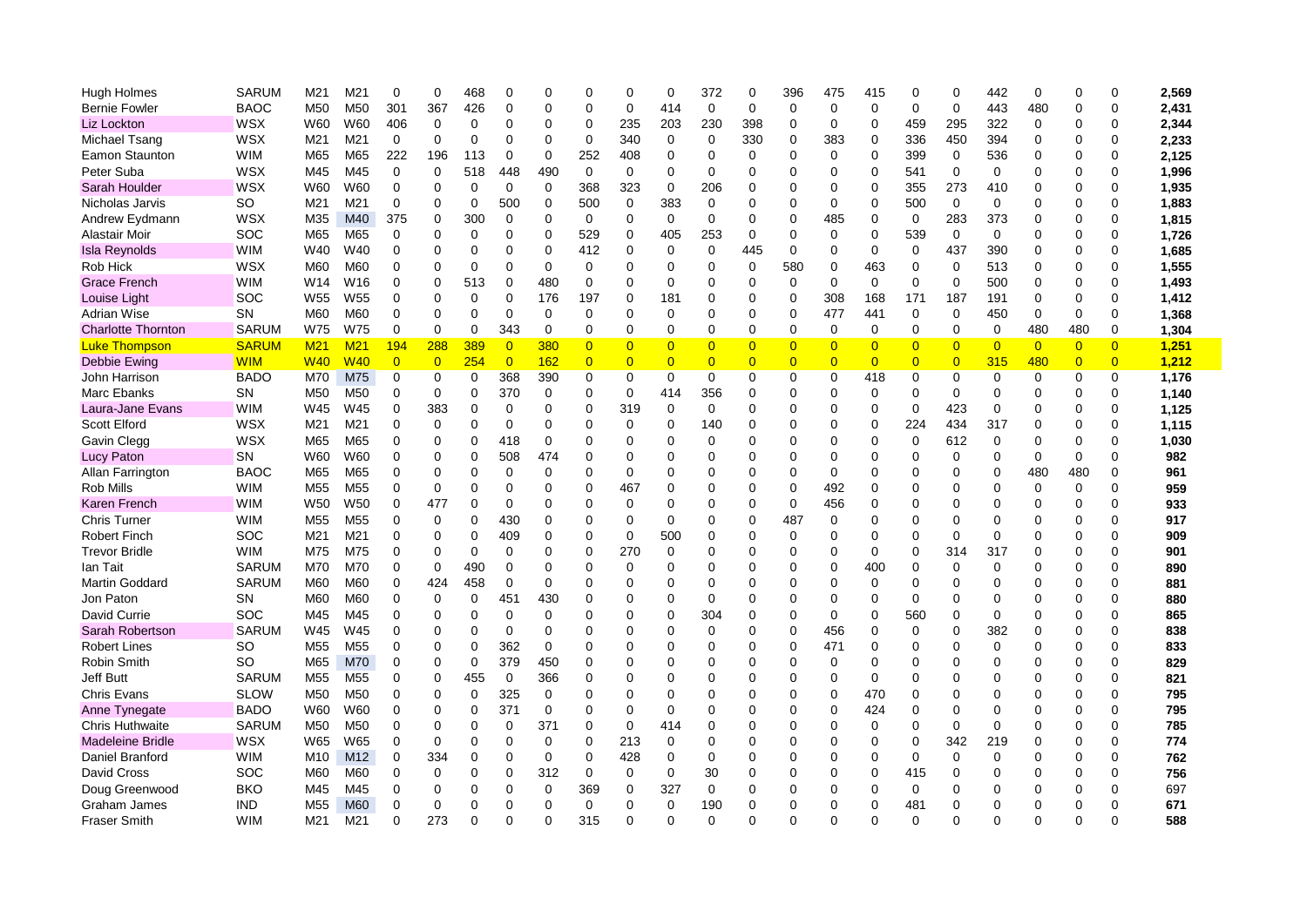| John Embrey            | <b>SROC</b>   | M60             | M60             | $\Omega$       | 0              | 566            | 0              | $\Omega$       | $\Omega$       | $\Omega$       | $\Omega$       | 0              | 0           | $\mathbf 0$    | $\Omega$       | Ω              | $\mathbf 0$    | $\Omega$    |             | $\mathbf 0$    | $\Omega$       | 0              | 566 |
|------------------------|---------------|-----------------|-----------------|----------------|----------------|----------------|----------------|----------------|----------------|----------------|----------------|----------------|-------------|----------------|----------------|----------------|----------------|-------------|-------------|----------------|----------------|----------------|-----|
| Paul Pickering         | <b>WIM</b>    | M35             | M35             | 0              | $\mathbf 0$    | 0              | $\mathbf 0$    | $\Omega$       | 0              | 0              | $\Omega$       | 0              | $\Omega$    | 540            | $\Omega$       | $\Omega$       | $\mathbf 0$    | $\Omega$    | $\Omega$    | 0              | $\Omega$       | 0              | 540 |
| Jane Smith             | <b>WIM</b>    | W <sub>50</sub> | W <sub>55</sub> | 0              | 270            | 0              | $\mathbf 0$    | $\mathbf 0$    | 266            | 0              | 0              | 0              | $\Omega$    | 0              | $\Omega$       | $\Omega$       | 0              | $\Omega$    | $\Omega$    | 0              | 0              | 0              | 536 |
| Daniel Gallagher       | <b>SARUM</b>  | M45             | M45             | 535            | $\mathbf 0$    | $\Omega$       | $\mathbf 0$    | $\mathbf 0$    | 0              | 0              | $\overline{0}$ | 0              | 0           | $\mathbf 0$    | 0              | $\Omega$       | 0              | 0           | $\Omega$    | 0              | $\mathbf 0$    | $\Omega$       | 535 |
| Alex Gilbert           | <b>WIM</b>    | M35             | M40             | 0              | 0              | 0              | $\mathbf 0$    | $\mathbf 0$    | 0              | 0              | 0              | 0              | 0           | 0              | 532            | $\Omega$       | 0              | 0           | $\Omega$    | 0              | $\mathbf 0$    | 0              | 532 |
| John Owens             | <b>BAOC</b>   | M <sub>50</sub> | M <sub>50</sub> | 0              | $\Omega$       | 0              | 0              | $\Omega$       | 0              | 0              | 527            | 0              | 0           | 0              | $\mathbf 0$    | $\mathbf 0$    | 0              | 0           | 0           | 0              | $\mathbf 0$    | 0              | 527 |
| <b>Carolyn Dent</b>    | <b>BOK</b>    | W <sub>55</sub> | W60             | $\mathbf 0$    | $\Omega$       | $\Omega$       | $\Omega$       | $\Omega$       | 0              | $\Omega$       | $\Omega$       | $\Omega$       | $\Omega$    | 527            | $\Omega$       | $\Omega$       | $\Omega$       | $\Omega$    | $\Omega$    | 0              | $\mathbf 0$    | $\Omega$       | 527 |
| <b>Linda Pakuls</b>    | <b>WIM</b>    | W60             | <b>W65</b>      | 525            | $\mathbf 0$    | 0              | $\Omega$       | $\Omega$       | 0              | $\Omega$       | $\Omega$       | 0              | $\Omega$    | $\mathbf 0$    | $\Omega$       | $\Omega$       | $\Omega$       | $\Omega$    | $\Omega$    | 0              | $\Omega$       | $\Omega$       | 525 |
| <b>Richard Hudson</b>  | <b>BOK</b>    | M <sub>55</sub> | M <sub>55</sub> | 0              | 0              | 524            | $\mathbf 0$    | $\Omega$       | 0              | 0              | $\Omega$       | 0              | $\Omega$    | $\Omega$       | 0              | $\Omega$       | 0              | $\Omega$    | $\Omega$    | 0              | $\Omega$       | 0              | 524 |
| <b>Jacky Embrey</b>    | <b>SROC</b>   | W60             | W60             | $\mathbf 0$    | 0              | 517            | $\mathbf 0$    | $\mathbf 0$    | 0              | 0              | 0              | 0              | $\Omega$    | 0              | $\Omega$       | $\Omega$       | 0              | $\Omega$    | $\Omega$    | 0              | $\mathbf 0$    | 0              | 517 |
| <b>Melanie Slade</b>   | SN            | W <sub>50</sub> | W <sub>50</sub> | 0              | 0              | 0              | $\mathbf 0$    | 510            | 0              | 0              | $\Omega$       | 0              | 0           | $\Omega$       | 0              | 0              | 0              | 0           | $\Omega$    | 0              | $\Omega$       | $\Omega$       | 510 |
| <b>Steve Bailey</b>    | SΝ            | M60             | M60             | 0              | 0              | $\Omega$       | 509            | $\Omega$       | 0              | 0              | $\Omega$       | 0              | $\Omega$    | $\Omega$       | 0              | 0              | 0              | $\Omega$    | $\Omega$    | 0              | 0              | 0              | 509 |
| Jane Morgan            | SOC           | W60             | W60             | 0              | 0              | $\Omega$       | 500            | $\mathbf 0$    | 0              | 0              | $\mathbf 0$    | 0              | 0           | $\Omega$       | $\Omega$       | $\Omega$       | $\Omega$       | $\Omega$    | $\Omega$    | 0              | $\mathbf 0$    | $\Omega$       | 500 |
| Annika Greenwood       | <b>BKO</b>    | W50             | W <sub>50</sub> | 0              | 0              | $\overline{0}$ | $\mathbf 0$    | $\mathbf 0$    | 292            | $\overline{0}$ | 204            | 0              | $\mathbf 0$ | $\mathbf 0$    | 0              | $\Omega$       | 0              | 0           | $\Omega$    | 0              | $\overline{0}$ | 0              | 496 |
| <b>Terry Sankey</b>    | SOC           | M70             | M75             | $\mathbf 0$    | $\mathbf 0$    | $\Omega$       | $\mathbf 0$    | $\mathbf 0$    | $\mathbf 0$    | $\Omega$       | 0              | $\Omega$       | $\mathbf 0$ | $\mathbf 0$    | 0              | $\Omega$       | 0              | 0           | $\Omega$    | 480            | $\mathbf 0$    | 0              | 480 |
| Liz Yeadon             | <b>SARUM</b>  | <b>W70</b>      | W70             | 0              | $\Omega$       | $\Omega$       | $\Omega$       | $\Omega$       | 0              | $\Omega$       | $\Omega$       | $\Omega$       | $\mathbf 0$ | $\Omega$       | 0              | $\Omega$       | $\Omega$       | $\Omega$    | $\Omega$    | 480            | $\mathbf 0$    | 0              | 480 |
| <b>Kath Pike</b>       | <b>WIM</b>    | W <sub>55</sub> | W <sub>55</sub> | $\Omega$       | $\Omega$       | $\Omega$       | $\Omega$       | $\Omega$       | 0              | $\Omega$       | $\Omega$       | $\Omega$       | $\Omega$    | $\Omega$       | $\Omega$       | $\Omega$       | $\Omega$       | $\Omega$    | $\Omega$    | 480            | $\mathbf 0$    | 0              | 480 |
| Andrew Graham          | <b>SARUM</b>  | M65             | M65             | $\Omega$       | $\Omega$       | $\Omega$       | $\mathbf 0$    | $\Omega$       | 0              | $\Omega$       | $\Omega$       | 0              | 0           | $\Omega$       | 0              | 0              | 0              | $\Omega$    | $\Omega$    | 480            | $\mathbf 0$    | 0              | 480 |
| Kevin Bracher          | <b>SOC</b>    | M65             | M65             | $\Omega$       | $\Omega$       | $\Omega$       | $\Omega$       | $\Omega$       | 0              | $\Omega$       | $\Omega$       | $\Omega$       | $\Omega$    | $\Omega$       | $\Omega$       | $\Omega$       | 0              | $\Omega$    | $\Omega$    | 480            | $\mathbf 0$    | 0              | 480 |
| <b>Mark White</b>      | <b>SARUM</b>  | M60             | M60             | 0              | $\Omega$       | $\Omega$       | 0              | $\Omega$       | 0              | 0              | 0              | 0              | 0           | 0              | $\Omega$       | $\Omega$       | 0              | $\Omega$    | $\Omega$    | 480            | $\mathbf 0$    | 0              | 480 |
| Dale Paget             | <b>WSX</b>    | M <sub>55</sub> | M <sub>55</sub> | 0              | 0              | 0              | 0              | $\mathbf 0$    | 0              | 0              | 0              | 0              | 0           | 0              | $\Omega$       | $\Omega$       | 0              | $\Omega$    | $\Omega$    | 480            | 0              | 0              | 480 |
| Lauren Bishop          | <b>WSX</b>    | W21             | W21             | 0              | $\Omega$       | $\Omega$       | $\overline{0}$ | $\mathbf 0$    | 0              | 0              | 0              | 0              | 0           | 0              | $\Omega$       | $\Omega$       | 0              | 0           | $\Omega$    | 480            | $\mathbf 0$    | 0              | 480 |
| Annie pickering        | <b>WIM</b>    | W35             | W35             | 0              | $\Omega$       | 0              | 0              | $\mathbf 0$    | 0              | 0              | $\mathbf 0$    | $\Omega$       | 0           | 459            | 0              | $\Omega$       | $\mathbf 0$    | 0           | $\Omega$    | 0              | $\overline{0}$ | 0              | 459 |
| Julia Loring           | SOC           | W60             | W60             | $\Omega$       | $\Omega$       | $\Omega$       | $\Omega$       | $\Omega$       | 0              | $\Omega$       | $\Omega$       | $\Omega$       | 0           | $\mathbf 0$    | $\Omega$       | $\Omega$       | 456            | $\Omega$    |             | 0              | $\mathbf 0$    | $\Omega$       | 456 |
| Toby Huthwaite         | <b>RNRMOC</b> | M21             | M21             | $\Omega$       | $\Omega$       | $\Omega$       | $\Omega$       | 438            | $\Omega$       | $\Omega$       | $\Omega$       | 0              | $\Omega$    | $\Omega$       | $\Omega$       | $\Omega$       | $\mathbf 0$    | $\Omega$    | $\Omega$    | 0              | $\mathbf 0$    | $\Omega$       | 438 |
| <b>Matthew Cooper</b>  | IND           | M <sub>50</sub> | M <sub>50</sub> | $\Omega$       | $\Omega$       | 0              | $\Omega$       | 0              | 0              | 0              | $\Omega$       | 0              | $\Omega$    | $\Omega$       | $\Omega$       | $\Omega$       | 438            | $\Omega$    | $\Omega$    | 0              | $\Omega$       | $\Omega$       | 438 |
| <b>Tony Hext</b>       | QO            | M70             | M70             | 0              | 0              | 438            | $\mathbf 0$    | 0              | 0              | $\Omega$       | $\Omega$       | 0              | $\Omega$    | $\Omega$       | $\Omega$       | $\Omega$       | 0              | $\Omega$    | $\Omega$    | 0              | $\Omega$       | 0              | 438 |
| Amanda Hassell         | Army HQ       | W <sub>50</sub> | W <sub>50</sub> | 0              | 0              | 0              | 0              | 294            | 0              | 0              | 0              | 0              | 0           | 0              | 0              | 139            | 0              | $\Omega$    | $\Omega$    | 0              | 0              | 0              | 434 |
| Jamie Hayward          | <b>BOK</b>    | M21             | M21             | $\Omega$       | 0              | $\Omega$       | 0              | $\Omega$       | 0              | 0              | 0              | 0              | $\Omega$    | 426            | 0              | 0              | 0              | 0           | $\Omega$    | 0              | 0              | 0              | 426 |
| <b>Nick Kearns</b>     | <b>BAOC</b>   | M70             | M70             | 0              | $\Omega$       | $\Omega$       | 0              | $\Omega$       | 0              | 0              | $\Omega$       | 0              | 0           | 0              | 0              | 425            | 0              | 0           | $\Omega$    | 0              | $\mathbf 0$    | $\Omega$       | 425 |
| <b>Sarah Francis</b>   | SN            | W50             | W <sub>50</sub> | 0              | $\mathbf 0$    | 0              | 424            | $\mathbf 0$    | $\mathbf 0$    | $\Omega$       | $\Omega$       | 0              | $\Omega$    | $\Omega$       | $\Omega$       | $\mathbf 0$    | $\Omega$       | $\Omega$    | $\Omega$    | 0              | $\mathbf 0$    | 0              | 424 |
| <b>Jackie Butt</b>     | <b>SARUM</b>  | W <sub>55</sub> | W <sub>55</sub> | $\mathbf 0$    | $\mathbf 0$    | $\Omega$       | 0              | 423            | 0              | $\mathbf 0$    | $\Omega$       | 0              | $\Omega$    | $\Omega$       | $\Omega$       | $\Omega$       | $\Omega$       | $\Omega$    | $\Omega$    | 0              | $\mathbf 0$    | 0              | 423 |
| Neo Phoenix            | WSX           | M35             | M35             | $\mathbf 0$    | $\pmb{0}$      | 0              | $\mathbf 0$    | 0              | 420            | $\pmb{0}$      | $\overline{0}$ | $\mathbf 0$    | $\pmb{0}$   | $\mathbf 0$    | $\mathbf 0$    | $\Omega$       | $\pmb{0}$      | $\mathbf 0$ | 0           | 0              | $\mathbf 0$    | 0              | 420 |
| <b>Jack Vince</b>      |               | M <sub>21</sub> | M <sub>21</sub> | $\overline{0}$ | $\overline{0}$ | $\overline{0}$ | $\overline{0}$ | $\overline{0}$ | $\overline{0}$ | $\overline{0}$ | $\overline{0}$ | $\overline{0}$ | 262         | $\overline{0}$ | $\overline{0}$ | $\overline{0}$ | $\overline{0}$ | 155         | $\Omega$    | $\overline{0}$ | $\overline{0}$ | $\overline{0}$ | 417 |
| <b>Issac Gaskell</b>   | <b>IND</b>    | M <sub>10</sub> | M <sub>10</sub> | 0              | 0              | 0              | 0              | 0              | 0              | 0              | $\Omega$       | 0              | 0           | $\Omega$       | $\mathbf 0$    | 417            | $\mathbf 0$    | 0           | 0           | 0              | $\mathbf 0$    | 0              | 417 |
| Rosie Watson           | SOC           | W <sub>19</sub> | W <sub>19</sub> | $\Omega$       | 0              | $\Omega$       | 0              | $\Omega$       | 0              | 0              | $\Omega$       | 0              | $\Omega$    | $\Omega$       | $\mathbf 0$    | 0              | 415            | 0           | $\Omega$    | 0              | $\mathbf 0$    | 0              | 415 |
| George Carley          | <b>NOC</b>    | M21             | M21             | 0              | 0              | $\Omega$       | $\Omega$       | $\Omega$       | 0              | 0              | 0              | 0              | $\Omega$    | $\Omega$       | $\Omega$       | $\Omega$       | 414            | 0           | $\Omega$    | 0              | 0              | $\Omega$       | 414 |
| <b>Tracy Crickmore</b> | <b>WSX</b>    | W <sub>55</sub> | W <sub>55</sub> | 0              | 0              | 0              | 0              | $\mathbf 0$    | 0              | 412            | 0              | 0              | $\Omega$    | 0              | $\Omega$       | 0              | 0              | 0           | $\Omega$    | 0              | $\mathbf 0$    | 0              | 412 |
| <b>Philip Harvey</b>   | <b>WIM</b>    | M <sub>50</sub> | M <sub>50</sub> | 0              | 0              | 0              | 0              | $\mathbf 0$    | 0              | 0              | 0              | 0              | $\Omega$    | 409            | 0              | $\Omega$       | 0              | 0           | $\Omega$    | 0              | 0              | 0              | 409 |
| <b>Vicky McCreadie</b> | <b>WIM</b>    | W40             | W40             | $\mathbf 0$    | $\Omega$       | $\Omega$       | $\Omega$       | $\Omega$       | $\Omega$       | $\Omega$       | $\Omega$       | $\Omega$       | $\Omega$    | 402            | $\Omega$       | $\mathbf 0$    | $\Omega$       | $\Omega$    | $\Omega$    | 0              | $\Omega$       | $\Omega$       | 402 |
| David Watkins          | <b>BADO</b>   | M60             | M60             | $\Omega$       | $\Omega$       | 0              | $\mathbf 0$    | 398            | 0              | 0              | $\Omega$       | 0              | $\Omega$    | 0              | $\Omega$       | 0              | 0              | $\Omega$    | $\Omega$    | 0              | $\mathbf 0$    | 0              | 398 |
| Aiden Williams         | <b>BKO</b>    | M14             | M14             | $\Omega$       | $\Omega$       | $\Omega$       | $\mathbf 0$    | $\Omega$       | 0              | 0              | $\Omega$       | 0              | 0           | $\Omega$       | $\mathbf 0$    | 397            | $\Omega$       | $\Omega$    | $\Omega$    | 0              | $\mathbf 0$    | $\Omega$       | 397 |
| Jon Steed              | <b>BADO</b>   | M <sub>55</sub> | M55             | $\Omega$       | $\Omega$       | $\Omega$       | $\Omega$       | $\Omega$       | 0              | $\Omega$       | $\Omega$       | 0              | $\Omega$    | $\Omega$       | $\Omega$       | 396            | $\Omega$       | $\Omega$    | $\Omega$    | 0              | $\Omega$       | 0              | 396 |
| <b>Jules Holliday</b>  |               | W40             | W40             | 0              | 0              | $\Omega$       | $\mathbf 0$    | $\Omega$       | 0              | 0              | $\Omega$       | 0              | $\Omega$    | $\Omega$       | $\mathbf 0$    | 0              | 0              | $\Omega$    | 390         | 0              | $\Omega$       | $\Omega$       | 390 |
| <b>Martin Wilson</b>   | BKO           | M70             | M75             | O              | $\Omega$       | $\Omega$       | 383            | 0              | 0              | 0              | 0              | 0              | 0           | 0              | 0              | 0              | 0              | 0           | $\mathbf 0$ | 0              | $\mathbf 0$    | 0              | 383 |
| Glyn Thomas            | BKO           | M60             | M60             | 0              | $\Omega$       | 0              | 0              | $\mathbf 0$    | 0              | 0              | 0              | 0              | 0           | $\mathbf 0$    | $\mathbf 0$    | 364            | 0              | 0           | $\Omega$    | 0              | $\overline{0}$ | 0              | 364 |
| <b>Martin Thirkell</b> | <b>SARUM</b>  | M <sub>50</sub> | M <sub>50</sub> | 0              | $\Omega$       | 361            | 0              | $\Omega$       | 0              | 0              | $\Omega$       | $\Omega$       | 0           | $\Omega$       | $\Omega$       | $\Omega$       | $\Omega$       | 0           | $\Omega$    | $\overline{0}$ | $\Omega$       | $\Omega$       | 361 |